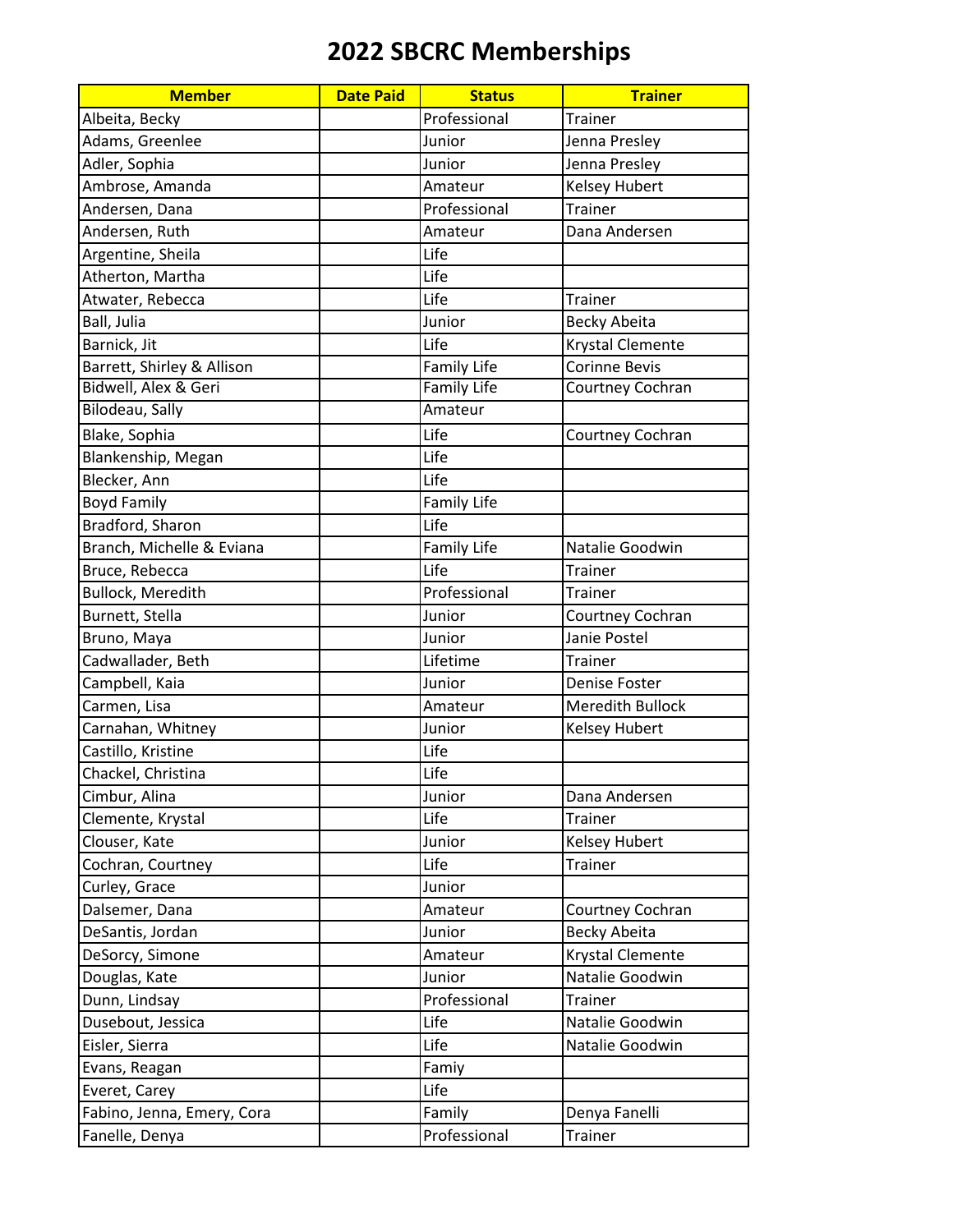| Fieger, Laurie            | Life               | <b>Trainer</b>          |
|---------------------------|--------------------|-------------------------|
| Finch, Hannah             | Professional       | <b>Krystal Clemente</b> |
| Foster, Denise            | Professional       | <b>Trainer</b>          |
| Fotouhi, Farida           | Amateur            | <b>Beth Cadwallader</b> |
| Fox, Ella                 | Junior             | <b>Becky Abeita</b>     |
| Frank, Kathleen           | Junior             | Natalie Goodwin         |
| Freeman, Jennifer         | Junior             |                         |
| Friedlander, Brooklyn     | Junior             | <b>Kelsey Hubert</b>    |
| Gauthier, Amanda          | Junior             | <b>Kelsey Hubert</b>    |
| Gennaro, Laney            | Junior             | <b>Kelsey Hubert</b>    |
| Gennaro, Raylee           | Junior             | <b>Kelsey Hubert</b>    |
| Giragosian, Gemma         | Junior             | <b>Denise Foster</b>    |
| Giragosian, Heather       | Junior             | <b>Denise Foster</b>    |
| Giron, Edward             | Life               |                         |
| Gonzalez, Franchesca      | Junior             | Jenna Presley           |
| Goodwin, Ashlin Rae       | Life               | Natalie Goodwin         |
| Goodwin, Natalie          | Life               | <b>Trainer</b>          |
| Goodwin, Westin           | Life               | Natalie Goodwin         |
| Hadid, Bella & Gigi       | Life               |                         |
| Harper, Tatum             | Junior             | Denise Foster           |
| Hayes, Rhea               | Sustaining         |                         |
| Hecht, Rebecca            | Life               | Courtney Cochran        |
| Henry, Carol              | Amateur            | Janie Postel            |
| Hicks, Georgette & Laural | Life               |                         |
| Hill, Charlotte           | Junior             | <b>Beth Cadwallader</b> |
| Hoeffliger, Dale          | Life               | Natalie Goodwin         |
| Hoeffliger, Meagan        | Life               |                         |
| Hubert, Kelsey            | Professional       | <b>Trainer</b>          |
| Johnson, David            | Life               |                         |
| Johnson, Lori             | <b>Family Life</b> | Alanna Snowden          |
| Johnson, Clara            | Life               | Natalie Goodwin         |
| Kane, Alyssa              | Amateur            | Lacy Stormes            |
| Keenan, Paul              | Professional       | <b>Trainer</b>          |
| Kieswetter, Caitlin       | Life               | <b>Trainer</b>          |
| Kopensky, Katie           | Amateur            | Dana Andersen           |
| Leisure, Olivia           | Junior             | Susan Postel            |
| Logue, Kyla               | Life               | Natalie Goodwin         |
| Logue, Lana Sparkle       | Life               | Natalie Goodwin         |
| Lyons, Cindy              | Life               | Courtney Cochran        |
| Luna, Zoey                | Professional       | Trainer                 |
| MacFarlane, Nicole        | Junior             | Courtney Cochran        |
| Mahaffey, Chad            | Life               | <b>Trainer</b>          |
| Martin, Hannah            | Life               | Caitlin Kieswetter      |
| McGibben, Mollie          | Junior             | Denya Fanelli           |
| Mercer, Julianna          | Junior             | Jenna Presley           |
| Miller, Rebekah           | Life               | Natalie Goodwin         |
| Millspaugh, Wyatt         | Family             | Courtney Cochran        |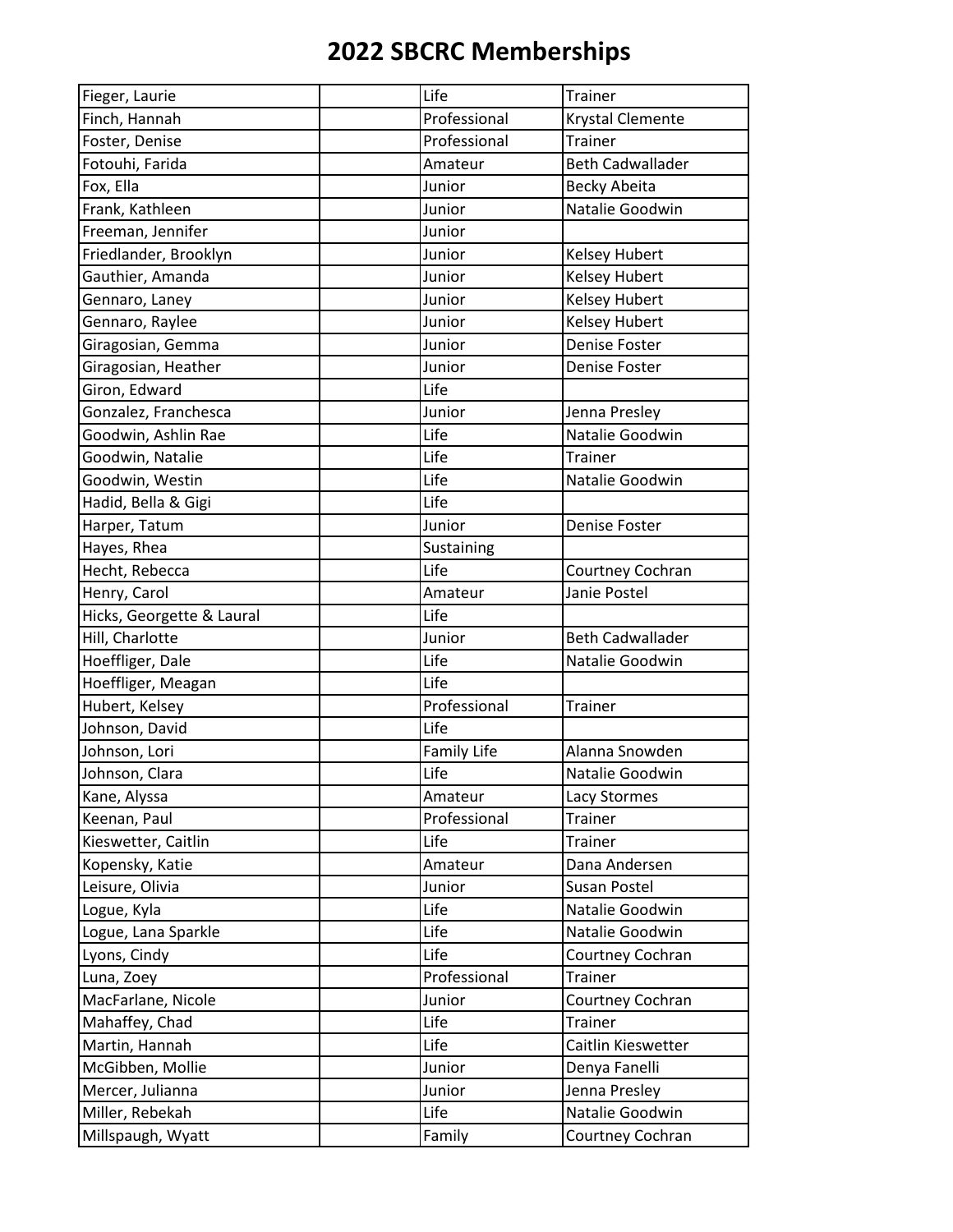| Mineo, Janice                  | Amateur            | Janie Postel            |
|--------------------------------|--------------------|-------------------------|
| Monroe, Catalina               | Amateur            | <b>Kelsey Hubert</b>    |
| Morris, Cassandra              | Amateur            | Becky Abeita            |
| Morse, Cyrus                   | Life               | <b>Molly Morse</b>      |
| Morse, Molly Appel             | Life               | <b>Trainer</b>          |
| Moseley, Amanda                | Life               |                         |
| Narachi, Shyla                 | Junior             | Denya Fanelli           |
| Newman, Alice                  | Junior             | Courtney Cochran        |
| Nijamkin, Eden                 | Junior             | <b>Kelsey Hubert</b>    |
| O'Gorman, Jill                 | Life               |                         |
| Penner, Stephan                | Life               |                         |
| Peyton, Macey                  | Junior             | Janie Postel            |
| Perlow, Karen                  | Life               | <b>Trainer</b>          |
| Postel, Janie                  | Professional       | <b>Trainer</b>          |
| Powers, Savannah               | Family             | Courtney Cochran        |
| Pravec, Lisa                   | Professional       | Trainer                 |
| Presley, Jenna                 | Professional       | <b>Trainer</b>          |
| Preston, Peighton              | Junior             | Becky Abeita            |
| Reagan, Amber                  | <b>Family Life</b> | Natalie Goodwin         |
| Reagan, Chloe                  | <b>Family Life</b> | Natalie Goodwin         |
| Reagan-Robles, Isabel          | <b>Family Life</b> | Natalie Goodwin         |
| Rosenthaal, Charlotte          | Junior             | Becky Abeita            |
| Rowland, Farina                | Amateur            |                         |
| Sable, Charlie                 | Junior             | Janie Postel            |
| Safai, Tatiana                 | Family             | Shelly & Janie Postel   |
| Safai, Natasha                 | Family             | Shelly & Janie Postel   |
| Shapiro Brostowicz, Mabel Rose | Junior             | <b>Beth Cadwallader</b> |
| Shiflett, Grace                | Life               | Natalie Goodwin         |
| Simpson, Jill                  | Life               |                         |
| Stapleton, Quinn               | Junior             | Janie Postel            |
| Slack, Nelle                   | Amateur            | Paul Keenan             |
| Slate, Natalie                 | Family             | Shelly & Janie Postel   |
| Smith, Kelly                   | Family             | Lindsay Dunn            |
| Smith, Lily                    | Family             | Lindsay Dunn            |
| Smith, Summer                  | Family             | Lindsay Dunn            |
| Somerville, Mary               | Amateur            | Paul Keenan             |
| Steinhauser, Sharon            | Professional       | <b>Trainer</b>          |
| Stock, Charlotte               | Junior             | Dana Andersen           |
| Stormes, Lacy                  | Professional       | <b>Trainer</b>          |
| Terrill, Anders                | Family             | Courtney Cochran        |
| Testerman, Natalie             | Junior             | Lisa Pravec             |
| Toms, Cynthia                  | Family             | Cynthia Toms            |
| Triplett, Madeline             | Junior             | <b>Becky Abeita</b>     |
| Villegas, Adriana              | Junior             | Becky Abeita            |
| Von Yurt, Claire               | Junior             | Denya Fanelli           |
| Wade, Presley                  | Life               | Courtney Cochran        |
| Walls, Anna                    | Junior             | Kelsey Hubert           |